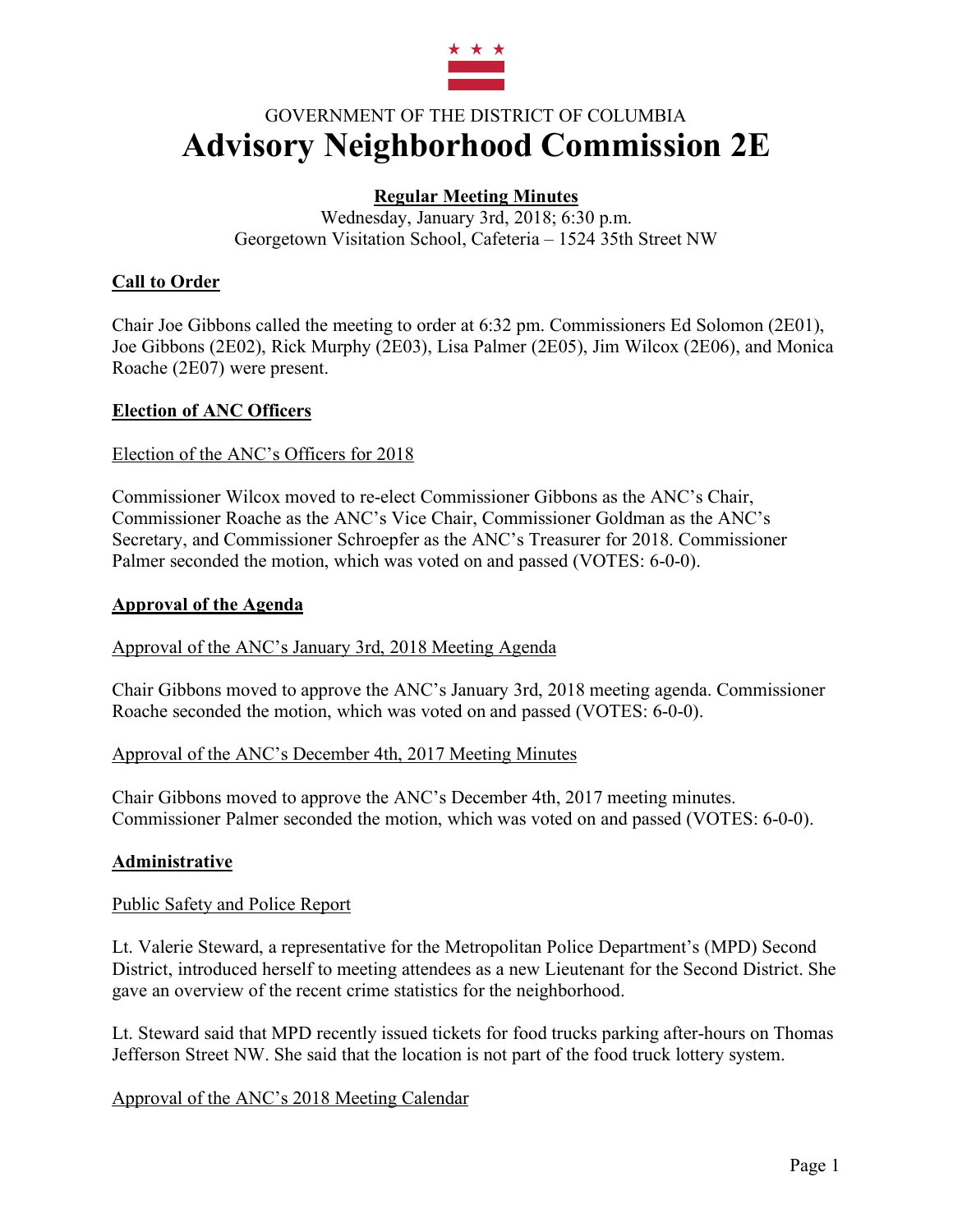Chair Gibbons moved to approve the ANC's 2018 meeting calendar. Commissioner Wilcox seconded the motion, which was voted on and passed (VOTES: 5-0-0). The meeting calendar is as follows:

- Regular January Meeting: Wednesday, January 3rd, 2018 at 6:30 pm
- Regular February Meeting: Monday, January 29th, 2018 at 6:30 pm
- Regular March Meeting: Monday, February 26th, 2018 at 6:30 pm
- Regular April Meeting: Monday, April 2nd, 2018 at 6:30 pm
- Regular May Meeting: Monday, April 30th, 2018 at 6:30 pm
- Regular June Meeting: Monday, June 4th, 2018 at 6:30 pm
- Regular July Meeting: Monday, July 2nd, 2018 at 6:30 pm
- Regular September Meeting: Wednesday, September 5th, 2018 at 6:30 pm
- Regular October Meeting: Monday, October 1st, 2018 at 6:30 pm
- Regular November Meeting: Monday, October 29th, 2018 at 6:30 pm
- Regular December Meeting: Monday, December 3rd, 2018 at 6:30 pm

## Approval of the Addition of New Officers as Signatories for the ANC's Bank Accounts

*The commission did not take any action regarding this matter.*

## Approval of the ANC's Participation in the 2018 ANC Security Fund

Chair Gibbons moved to approve the ANC's participation in the 2018 ANC Security Fund and the respective \$25 expenditure to participate. Commissioner Wilcox seconded the motion, which was voted on and passed (VOTES: 5-0-0).

## **Community Comment**

#### Update from the Mayor's Office

Richard Livingstone, a Ward 2 representative for the Mayor's Office of Community Relations and Services (MOCRS), gave an overview of the DC Government snow team's plowing and preparation efforts for the upcoming snow storm. He encouraged local residents to call the city's shelter hotline, which is (202) 399-7093, if they see any homeless individuals out in the cold.

Mr. Livingstone said that crime was down 11% in 2017 over 2016. He said that Mayor Bowser is continuing her Every Day Counts initiative for the start of school for the new semester. He encouraged local residents to take the Every Day Counts pledge at https://attendance.dc.gov/.

Mr. Livingstone said that Mayor Bowser is unveiling her Third Annual Accountability Report during an event on Thursday, January 4th at 5:00 pm at Gallaudet University's Kellogg Conference Center, 800 Florida Avenue NE.

## Update from Councilmember Jack Evans' Office

Ruth Werner, a representative for Councilmember Jack Evans' Office, said that she had no updates but that she was happy to answer any questions that the community may have.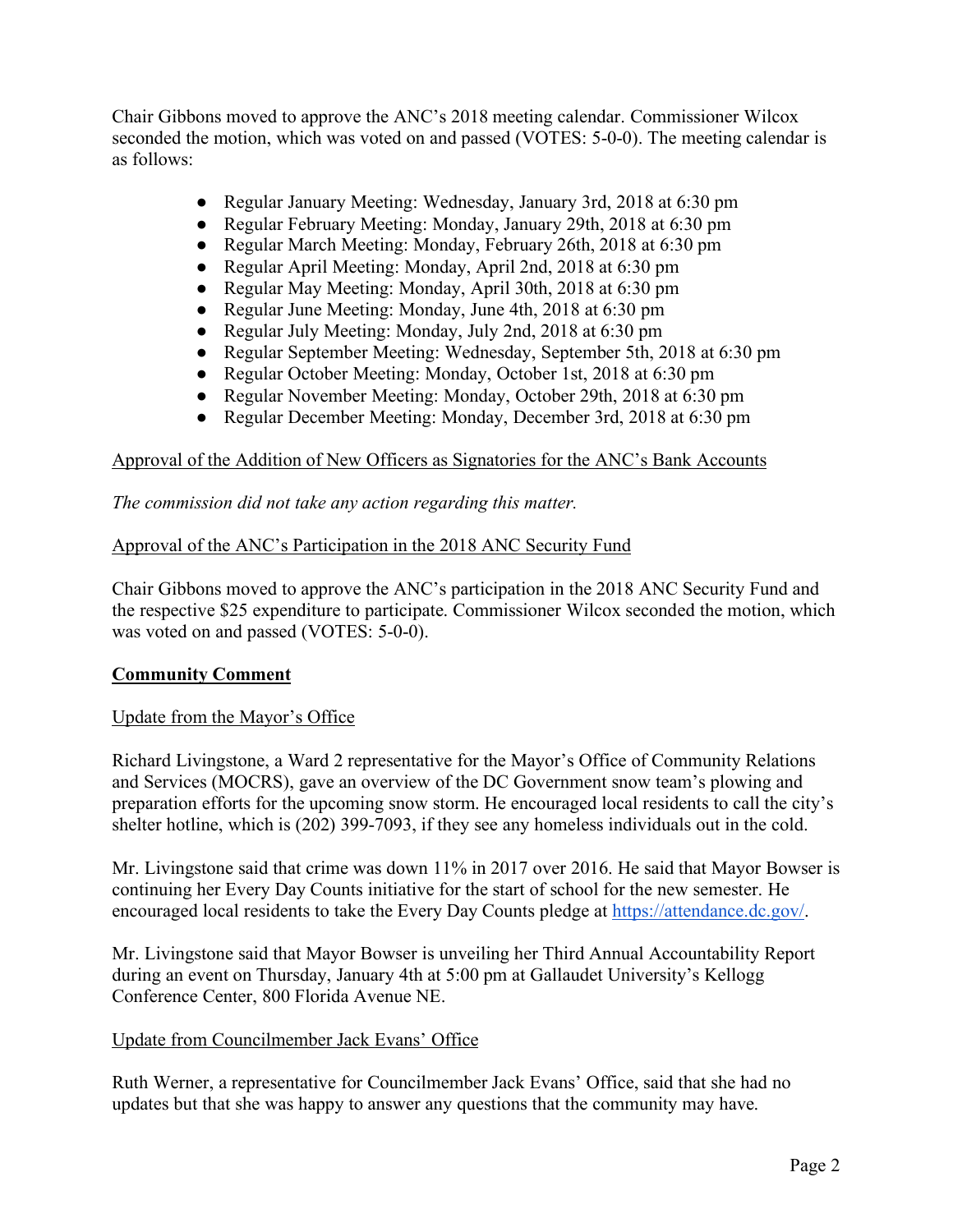#### Update from the Citizens Association of Georgetown

### *There was no update regarding this matter.*

## Update from the Burleith Citizens Association

Eric Langenbacher, the President of the Burleith Citizens Association (BCA), said that the organization recently carried out a survey of Burleith residents regarding parking issues in the neighborhood. He said that the organization received a good response rate to the survey, and that the organization is currently analyzing the data. He said that BCA believes that the data will be helpful during the neighborhood's upcoming parking conversations regarding how to address neighborhood parking issues.

#### Update from the Georgetown BID

Joe Sternlieb, the CEO and President of the Georgetown BID, said that the BID's Georgetown GLOW program runs through this coming Sunday night. He said that the BID will then begin taking down holiday decorations in the neighborhood at the conclusion of the program.

#### Update from the Department of Public Works

Sonya Street, a representative for the Department of Public Works (DPW), said that DPW's holiday tree collection efforts will begin on Friday, January 12th. She said that trees can be put out with residents' recycling for pick-up.

Announcement Regarding the District Department of Transportation's Upcoming DC Streetcar Union Station to Georgetown Environmental Assessment Public Meeting on Tuesday, January 23rd

Kim Manning, a representative for the District Department of Transportation (DDOT), said that DDOT will be hosting a community meeting regarding the proposed extension of the DC Streetcar to Georgetown on Tuesday, January 23rd from 6:00 to 8:00 pm in room 108 of George Washington University's Funger Hall, 2201 G Street NW. She said that, during the meeting, there will be a discussion regarding the proposal to construct an additional storage and maintenance facility for the DC Streetcar.

## Announcement Regarding the National Symphony Orchestra's Upcoming "NSO In Your Neighborhood" Community Performances

Chair Gibbons said that the National Symphony Orchestra (NSO) will be hosting a series of free "NSO in Your Neighborhood" community performances over the week of January 3rd to January 9th. He said that more information regarding the performances is available on the table in the front of the meeting room.

#### Other Announcements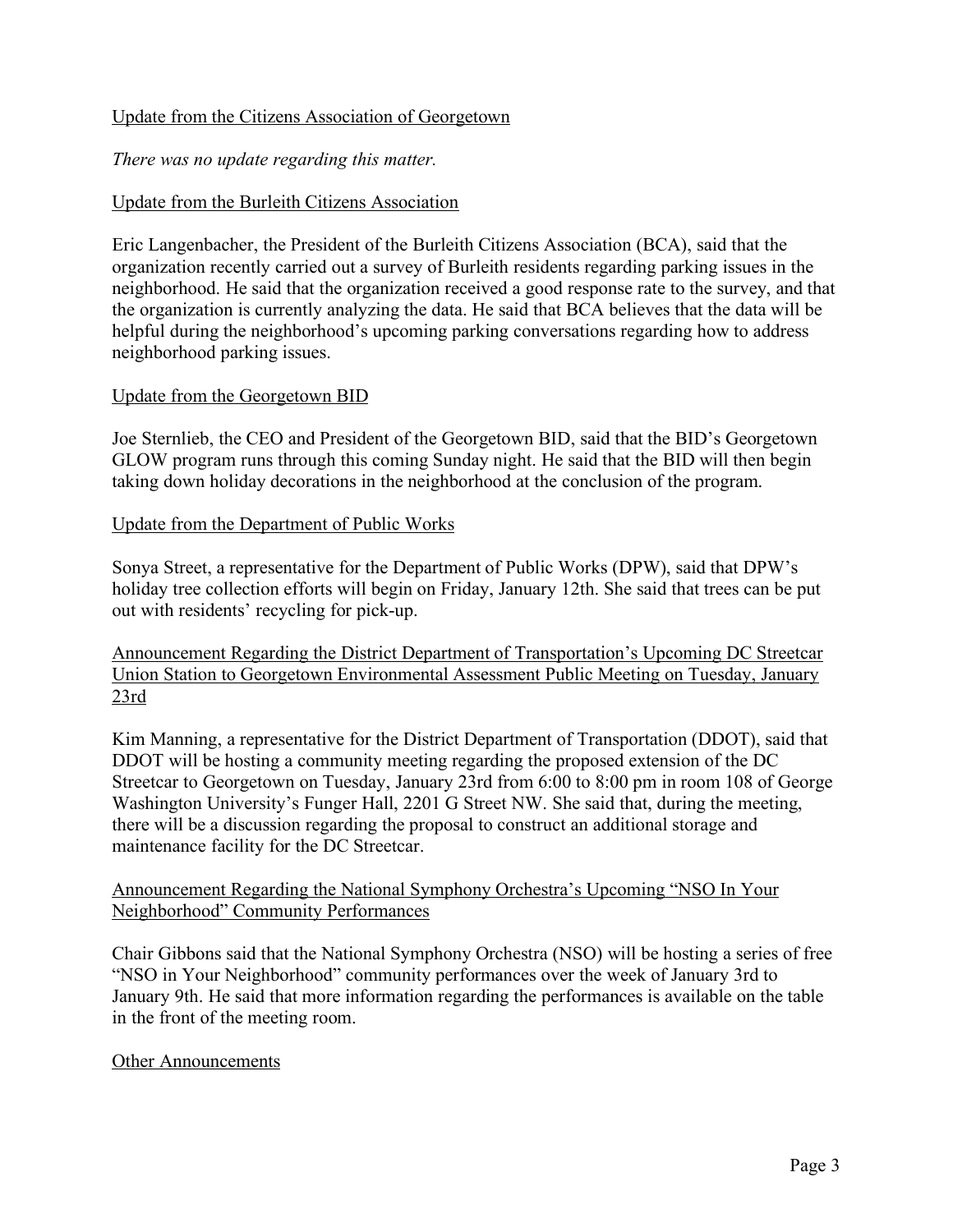Commissioner Solomon said that oral arguments for the DC Fair Skies Coalition's legal challenge against the Federal Aviation Administration (FAA) will take place on Thursday, January 11th at 9:00 am in Courtroom 31 of the Federal Court of Appeals for the DC Circuit, 333 Constitution Avenue NW. He encouraged local residents to attend the hearing to show the court that the community has an interest in the case.

## **New Business**

Consideration of a Resolution Regarding the District Department of Transportation's Notice of Intent to Designate Parking Spaces in Front of the Embassy of Antigua at 3234 Prospect Street NW as Diplomatic Parking Spaces

*The commission did not take any action regarding this matter.*

## **Public Space Committee**

Public Space Application by the Georgetown House for a New, Un-Enclosed Sidewalk Café with 2 Tables and 8 Seats at 1061 31st Street NW

*The commission did not take any action regarding this matter.*

Public Space Application by Altus Realty Partners for Streetscaping Work at 3601 M Street NW

Commissioner Murphy moved to adopt a proposed resolution regarding the matter. Chair Gibbons seconded the motion, which was voted on and passed (VOTES: 5-0-0). The resolution reads as follows:

ANC 2E is concerned about the overall impact of this project on the historic homes on the 3600 block of Prospect Street NW. However, this particular public space application does not implicate the effect that the overall project might have on the homes and therefore ANC 2E expresses no objection to the issuance of the requested public space permit by the District Department of Transportation.

Public Space Application by FRESHFARM for the Renewal of the Public Space Permit for the Georgetown Farmstand at 1044 Wisconsin Avenue NW

Commissioner Palmer moved to adopt a proposed resolution regarding the matter. Chair Gibbons seconded the motion, which was voted on and passed (VOTES: 6-0-0). The resolution reads as follows:

ANC 2E is pleased by the success of FRESHFARM's Georgetown Farmstand at 1044 Wisconsin Avenue NW and looks forward to its return. As such, ANC 2E supports the public space application by FRESHFARM for the renewal of their public space permit for the Georgetown Farmstand at 1044 Wisconsin Avenue NW.

## **Zoning**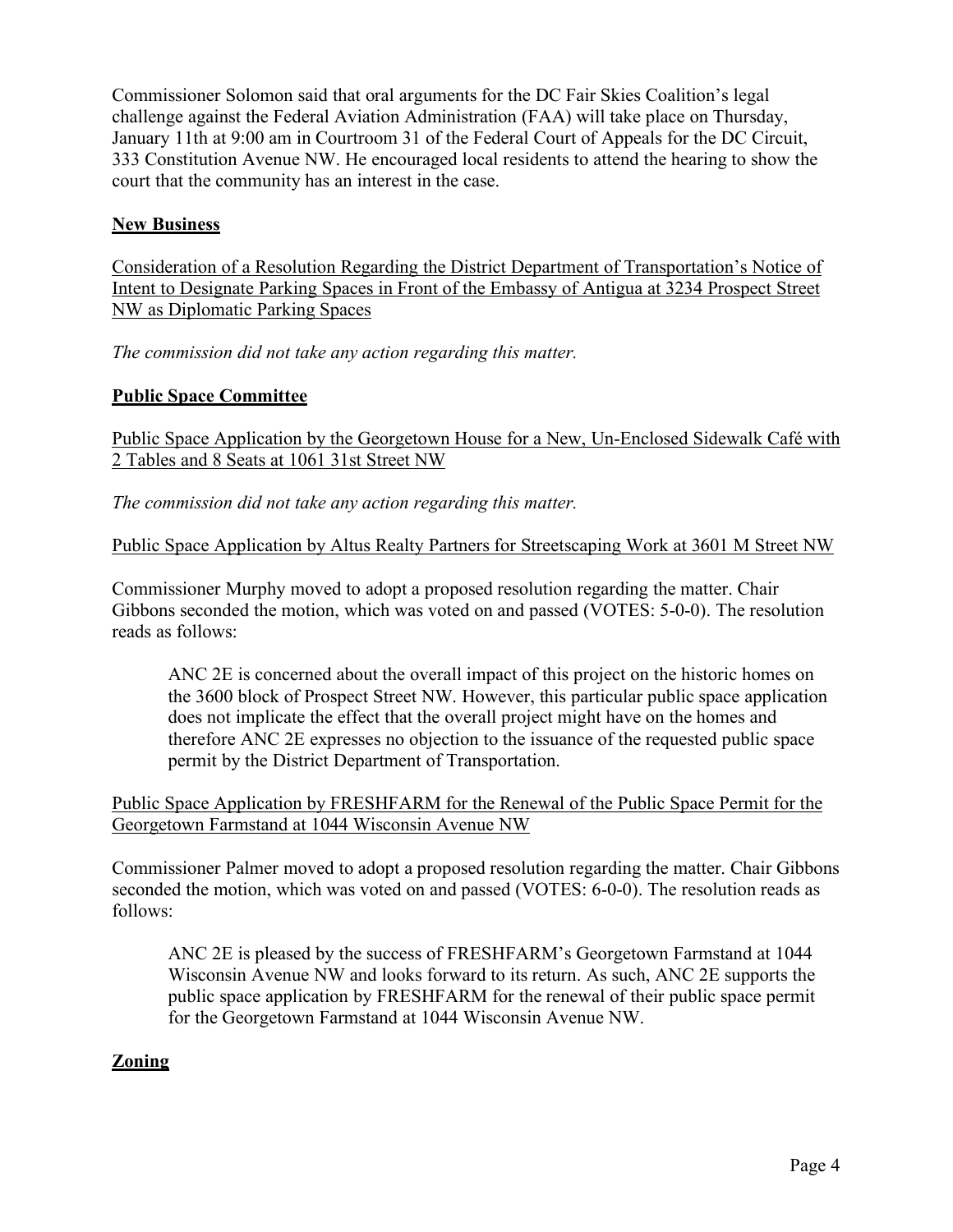Application for a Special Exception from the Rear Addition Requirements to Construct a Third Story and a Rear Addition to an Existing One-Family Dwelling at 3608 S Street NW

Commissioner Solomon moved to adopt a proposed resolution regarding the matter. Chair Gibbons seconded the motion, which was voted on and passed (VOTES: 6-0-0). The resolution reads as follows:

ANC 2E has reviewed the subject application for a special exception to permit the construction of an addition that would, among other things, extend 22 feet off the rear of the existing structure and add a third story. ANC 2E has the following concerns:

- 1. The proposed addition would include a balcony at the rear of the second floor, a deck at the rear of the third floor, and a deck on the roof of the new third floor. ANC 2E believes that the three design elements would unduly compromise the privacy of use and enjoyment of neighboring properties in violation of 5201.3(b) of the Zoning Code and should not be permitted.
- 2. ANC 2E does not have the ability to confirm the adequacy of the shadow studies offered by the applicant and, therefore, is concerned that the proposed addition might unduly affect the light available to neighboring properties in violation of 5201.3(a) of the Zoning Code.
- 3. ANC 2E is concerned that the addition of a third story to the front facade of the house might substantially visually intrude upon the character, scale, and patterns of the houses on the south side of the 3600 block of S Street NW in violation of 5201.3(c) of the Zoning Code.

With the above as background, ANC 2E recommends that the application for a special exception to permit the construction of a third story addition and a 22-foot addition to the rear of the building, including a second floor balcony, a third floor deck, and a roof deck, be denied.

Application for a Special Exception Under the Accessory Apartment Regulations to Permit an Accessory Apartment at 3238 Reservoir Road NW

Chair Gibbons moved to adopt a proposed resolution regarding the matter. Commissioner Roache seconded the motion, which was voted on and passed (VOTES: 6-0-0). The resolution reads as follows:

WHEREAS, the applicant seeks relief from the accessory apartment regulations for an R-20 zoned district,

WHEREAS, the applicant recently purchased 3238 Reservoir Road NW, a single-family residence,

WHEREAS, this residence maintains an accessory apartment that has been continuously occupied for 18 years,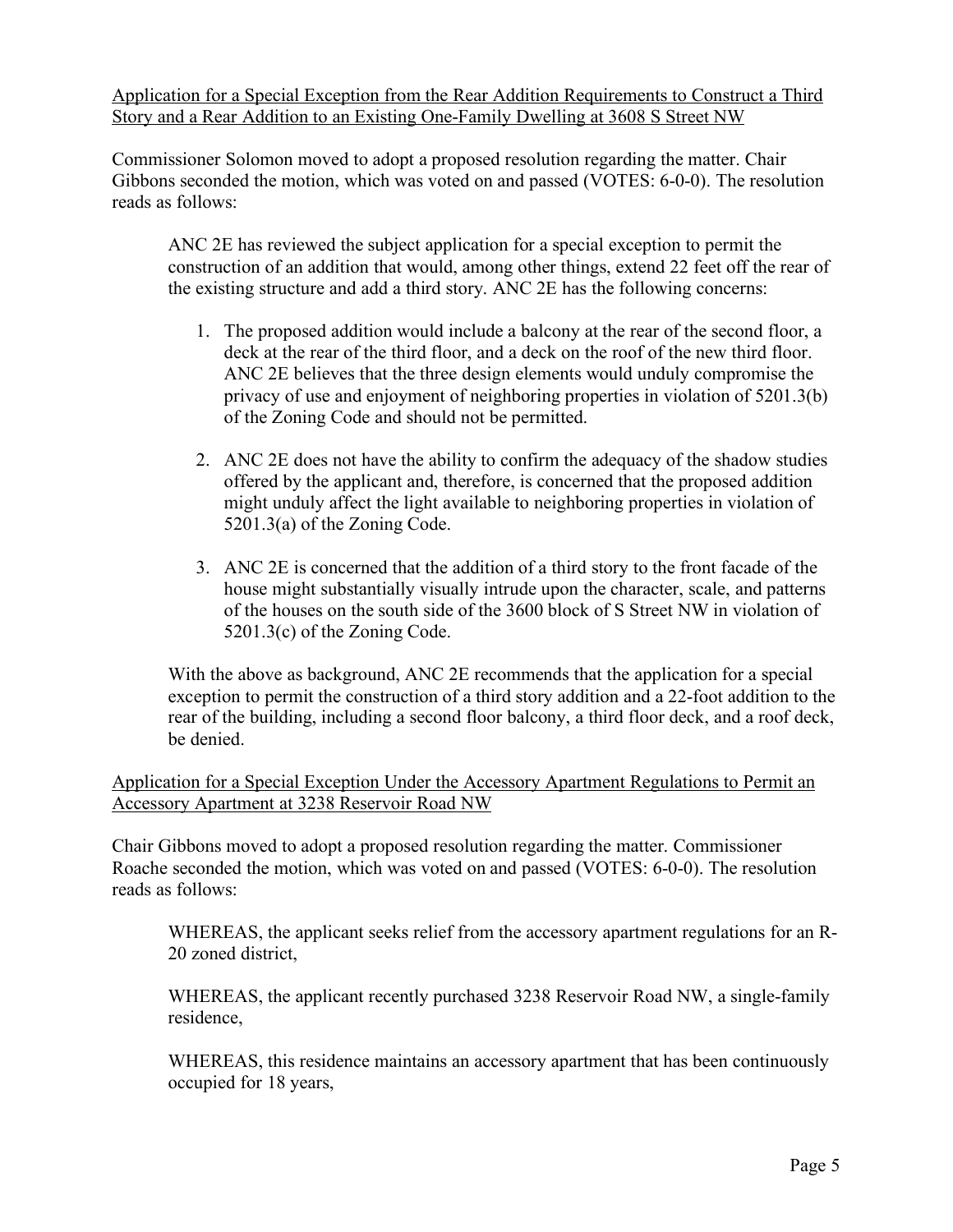WHEREAS, the property straddles two different zoning districts: MU-4, which allows for a "two family flat or accessory unit," and R-20, which does not allow for "two family flat or accessory unit,"

WHEREAS, the applicant desires to maintain this accessory apartment and acquire a separate Certificate of Occupancy and offer a long-term lease,

WHEREAS, the applicant, under current conditions, is unable to maintain half of the existing basement unit as a separate accessory unit,

WHEREAS, the property has an existing separate entrance for the accessory apartment that maintains the historic fabric of the neighborhood,

WHEREAS, there are no objections filed by the neighbors in this matter,

WHEREAS, the applicant would have an untenable financial burden if they had to remove the existing full kitchen and reconfigure the interiors, and

WHEREAS, this property is a unique and specific situation to the Zoning Map.

THEREFORE, BE IT RESOLVED that ANC 2E finds that granting relief for 3238 Reservoir Road NW would not be a substantial detriment to the public good.

BE IT FURTHER RESOLVED that ANC 2E finds that granting relief would not be inconsistent with the general intent and purpose of the Zoning Regulations and Zoning Map.

BE IT FURTHER RESOLVED that ANC 2E supports only this specific fact pattern of this unique situation for relief from the accessory apartment regulations of Subtitle U § 253.4.

## **Old Georgetown Board**

SMD 2E05 - OG 18-054 (HPA 18-092) 1026 31st Street, NW; SMD 2E05 - OG 18-053 (HPA 18-091) 1032 31st Street, NW; SMD 2E05 - OG 18-052 (HPA 18-090) 1040 31st Street, NW; SMD 2E05 - OG 18-051 (HPA 18-089) 1042 31st Street, NW; SMD 2E05 - OG 18-055 (HPA 18-093) 3103 South Street, NW; and SMD 2E05 - OG 18-056 (HPA 18-094) 3105 South Street, NW

Commissioner Palmer moved to adopt a proposed resolution regarding the matter. Chair Gibbons seconded the motion, which was voted on and passed (VOTES: 5-0-0). The resolution reads as follows:

ANC 2E supports changes to the buildings themselves as presented to the ANC on January 3, 2018. Furthermore, ANC 2E supports Option 1 based on concerns related to accessibility and the greater good for the community, even in the face of some loss of individuality across the scheme overall.